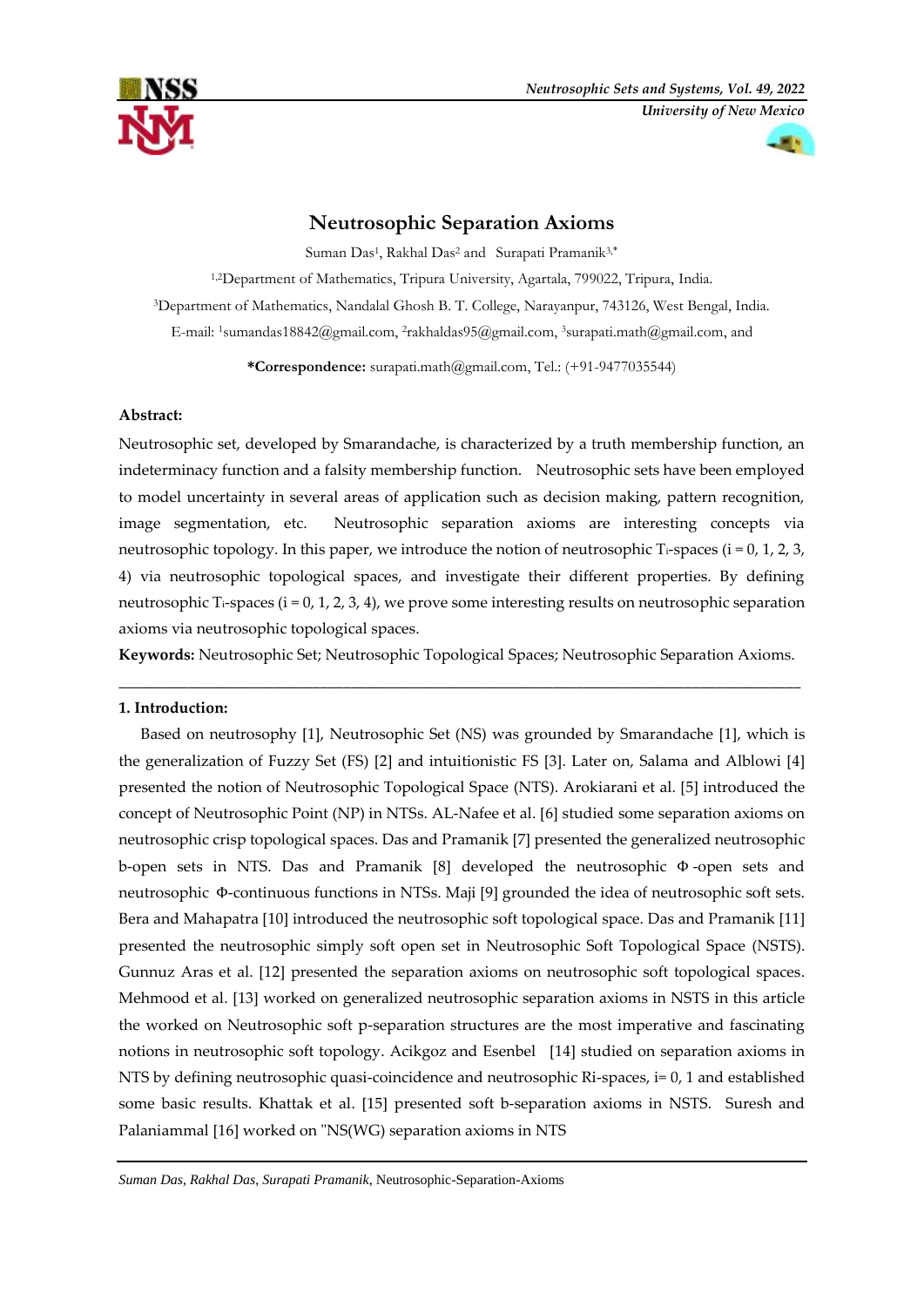**Research Gap**: No investigation on neutrosophic separation axioms [neutrosophic T<sub>i</sub>-spaces, I = 0, 1, 2, 3, 4] on NTSs has been reported in the neutrosophic literature.

**Motivation**: To fill the research gap, we present the notion of neutrosophic separation axioms [neutrosophic T<sub>i</sub>-spaces,  $I = 0, 1, 2, 3, 4$ ] on NTSs.

The rest of the article has been split into following sections:

In section 2, we recall the basic definitions on NSs and NTSs. In section 3, we present the notion of neutrosophic separation axioms [neutrosophic T<sub>i</sub>-spaces,  $i = 0, 1, 2, 3, 4$ ] on NTSs, and examine several relationships between them. Section 4 presents the concluding remarks. In this section, we also state some future scope of research in this direction.

Throughout this article, we use the acronym for the clarity of the presentation ( see Table 1).

| String of words                     | acronym/ abbreviation |
|-------------------------------------|-----------------------|
| Neutrosophic Set                    | <b>NS</b>             |
| Neutrosophic Topology               | NT                    |
| Neutrosophic Topological Space      | <b>NTS</b>            |
| Neutrosophic Soft Topological Space | <b>NSTS</b>           |
| Neutrosophic Open Set               | <b>NOS</b>            |
| Neutrosophic Closed Set             | <b>NCS</b>            |
| Neutrosophic Point                  | NP                    |
| Neutrosophic T <sub>0</sub> -Space  | $N-T_0-S$             |
| Neutrosophic T <sub>1</sub> -Space  | $N-T1-S$              |
| Neutrosophic T <sub>2</sub> -Space  | $N-T_2-S$             |

Table 1. List of Short terms

### **2. Some Relevant Definitions:**

In this section, we recall some basic definitions and results on NSs and NTSs.

**Definition 2.1.** An NS [1] R over a non-empty fixed set X is defined as follows:

 $R = \{(r, T_R(r), I_R(r), F_R(r)) : r \in X\},\$ 

where T, I,  $F : X \rightarrow ]0$ , 1<sup>+</sup> [ are the truth, indeterminacy and false membership functions respectively.

**Definition 2.2.** The null NS  $(0_N)$  [1] and absolute NS  $(1_N)$  over X are defined as follows:

(i)  $0_N = \{(r, 0, 1, 1) : r \in X\};$ 

(ii)  $1_N = \{(r, 1, 0, 0) : r \in X\}.$ 

**Definition 2.3.** Let H = { $(r, Th(r), In(r), F<sub>H</sub>(r))$  :  $r \in X$ } and  $K = \{ (r, Tr(r), Ir(r))$  :  $r \in X \}$  be two NSs over a fixed set X. Then, the following results [1] hold:

(i)  $H^c = \{(r, 1-T_H(r), 1-I_H(r), 1-F_H(r)) : r \in X\};$ 

(ii)  $H \subseteq K$  if and only if  $T_H(r) \leq T_K(r)$ ,  $I_H(r) \geq I_K(r)$ ,  $F_H(r) \geq F_K(r)$ , for all  $r \in X$ .

(iii)  $H \cup K = \{(r, T_H(r) V T_K(r), I_H(r) \Lambda I_K(r), F_H(r) \Lambda F_K(r)) : r \in X\};$ 

(iv)  $H \cap K = \{(r, T_H(r) \Lambda T_K(r), I_H(r) V I_K(r), F_H(r) V F_K(r)) : r \in X\}.$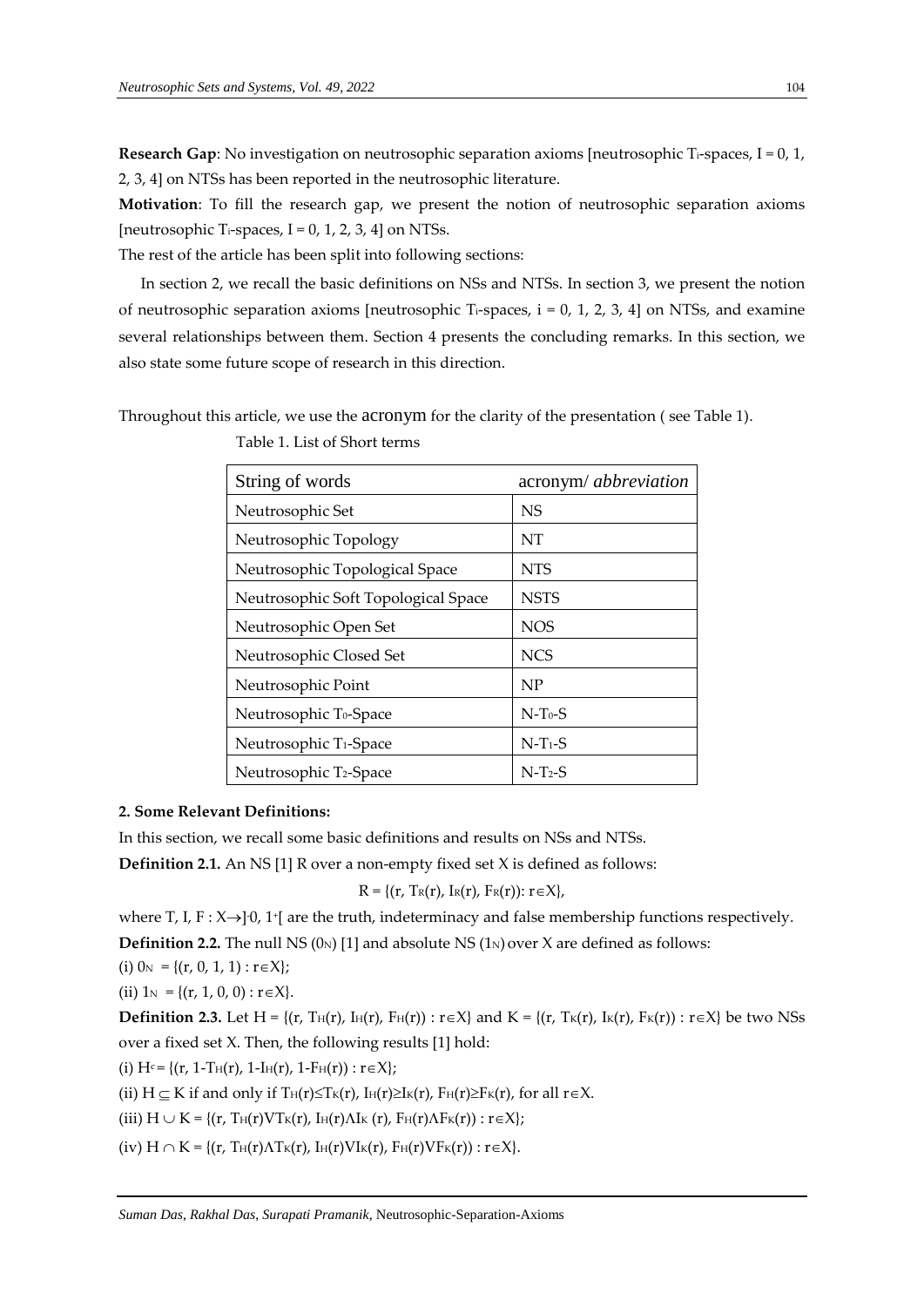**Definition 2.3.** A non-empty collection  $\tau$  of NSs over a fixed set X is called a neutrosophic topology (NT) [4] on X if the following three axioms hold:

- (i)  $0<sub>N</sub>$  and  $1<sub>N</sub>$  are the members of  $\tau$ ;
- (ii)  $R_1, R_2 \in \tau \Rightarrow R_1 \cap R_2 \in \tau$ ;
- (iii)  $\cup$  {R<sub>i</sub>: i  $\in \Delta$ }  $\in \tau$ , for every {R<sub>i</sub>: i  $\in \Delta$ }  $\subseteq \tau$ .

If  $\tau$  is an NT on X, then the structure  $(X, \tau)$  is called a neutrosophic topological space (NTS) [4]. Every member of  $\tau$  is said to be a neutrosophic open set (NOS). If R $\epsilon \tau$ , then R<sup>c</sup> is called a neutrosophic closed set (NCS).

**Definition 2.4.** Suppose that p, q, r be real standard and non-standard subsets of  $]-0$ , 1+[. An NS  $z_{p,q,r}$ is called a Neutrosophic Point (NP) [5] over a fixed set X defined by

$$
Z_{p,q,r}(y) = \begin{cases} (p,q,r), & \text{if } z=y\\ (0,1,1), & \text{if } z \neq y) \end{cases}
$$

where p, q,  $r$  ( $\in$ ] $\cdot$ 0, 1<sup>+</sup>[) are the truth, indeterminacy and falsity membership values of z.

Undoubtedly, every NS is the union of its NPs.

**Example 2.1.** Suppose that  $X = \{r_1, r_2\}$  be a fixed set. Clearly,  $r_{1_{0.2,0.3,0.7}}$  and  $r_{2_{0.6,0.5,0.5}}$  are two NPs over X. Then, the neutrosophic set R =  $\{(r_1, 0.2, 0.3, 0.7), (r_2, 0.6, 0.5, 0.5)\}\$ is the union of neutrosophic points  $r_{1_{0.2,0.3,0.7}}$  and  $r_{2_{0.6,0.5,0.5}}$ .

**Definition 2.5.** An NP  $z_{p,q,r}$  is contained in a neutrosophic set R (i.e.,  $z_{p,q,r} \in R$ ) [5] if and only if  $p \leq$  $T_R(z)$ ,  $q \geq I_R(z)$ ,  $r \geq F_R(z)$ .

**Definition 2.6.** A one to one and onto function  $\xi$  :  $(X, \tau) \rightarrow (Y, \tau)$  is called a neutrosophic continuous mapping [5] if  $\xi^{\text{-}1}$ (K) is an NOS in X, whenever K is an NOS in Y.

**Definition 2.7.** A function  $\xi$ :  $(X, \tau_1) \rightarrow (Y, \tau_2)$  is called a neutrosophic open mapping [5] if  $\xi(K)$  is an NOS in Y, whenever K is an NOS in X.

#### **3. Neutrosophic Ti–Spaces:**

In this section, we present the notion of neutrosophic separation axioms via NTSs, and investigate different relationships among them.

**Definition 3.1.** An NTS ( $X$ ,  $\tau$ ) is called a neutrosophic T<sub>0</sub>-space (N-T<sub>0</sub>-S) if for any pair of NPs  $x_{\alpha,\beta,\gamma}$  $y_{\theta,\lambda,\mu}$  ( $x \neq y$ ) in X, there exists an NOS R such that  $x_{\alpha,\beta,\gamma} \in R$ ,  $y_{\theta,\lambda,\mu} \notin R$  or  $x_{\alpha,\beta,\gamma} \notin R$ ,  $y_{\theta,\lambda,\mu} \in R$ .

**Example 3.1.** Suppose that  $X = \{x, y\}$  &  $\tau = \{0_N, 1_N, \{< x, 0.5, 0.4, 0.7, < y, 0.3, 0.4, 0.3, > \}, \{< x, 0.5, 0.4, 0.3, > \}$ 0.7>}}. Clearly,  $(X, \tau)$  is a neutrosophic To-space.

**Theorem 3.1.** Suppose that  $\xi$ :  $(X, \tau_1) \rightarrow (Y, \tau_2)$  is both one-one and neutrosophic continuous function from an NTS  $(X, \tau)$  to another NTS  $(Y, \tau)$ . If  $(Y, \tau)$  be an N-T<sub>0</sub>-S, then  $(X, \tau)$  is also an N-T<sub>0</sub>-S.

**Proof.** Assume that  $(Y, \tau_2)$  is an N-T<sub>0</sub>-S. Also, let  $x_{\alpha,\beta,\gamma}$ ,  $y_{\theta,\lambda,\mu}$   $(x \neq y)$  be any two NPs in  $(X, \tau_1)$ . Since,  $\xi$ :  $(X, \tau_1) \rightarrow (Y, \tau_2)$  is a one-one function, so  $\xi(x_{\alpha,\beta,\gamma})$ ,  $\xi(y_{\theta,\lambda,\mu})$  are also distinct NPs in  $(Y, \tau_2)$ . Since,  $(Y, \tau_2)$  is an N-T<sub>0</sub>-S, so there exists an NOS R in Y such that  $\xi(x_{\alpha,\beta,\gamma}) \in R$ ,  $\xi(y_{\theta,\lambda,\mu}) \notin R$  or  $\xi(x_{\alpha,\beta,\gamma}) \notin R$ ,  $\xi(y_{\theta,\lambda,\mu}) \in R$ . Therefore,  $x_{\alpha,\beta,\gamma} \in \xi^{-1}(R)$ ,  $y_{\theta,\lambda,\mu} \notin \xi^{-1}(R)$  or  $x_{\alpha,\beta,\gamma} \notin \xi^{-1}(R)$ ,  $y_{\theta,\lambda,\mu} \in \xi^{-1}(R)$ . Since,  $\xi$  is a neutrosophic continuous function, so  $\xi$ <sup>-1</sup>(R) is an NOS in (X,  $\tau$ 1). Therefore, for any pair of distinct NPs  $x_{\alpha,\beta,\gamma}$ ,  $y_{\theta,\lambda,\mu}$  in  $(X, \tau_1)$ , there exists an NOS  $\xi^{\text{-}1}(R)$  such that  $x_{\alpha,\beta,\gamma} \in \xi^{\text{-}1}(R)$ ,  $y_{\theta,\lambda,\mu} \notin \xi^{\text{-}1}(R)$  or  $x_{\alpha,\beta,\gamma} \notin \xi^{\text{-}1}(R)$ ,  $y_{\theta,\lambda,\mu} \in \xi^{\text{-}1}(R)$ . Hence,  $(X, \tau_1)$  is an N-T<sub>0</sub>-S.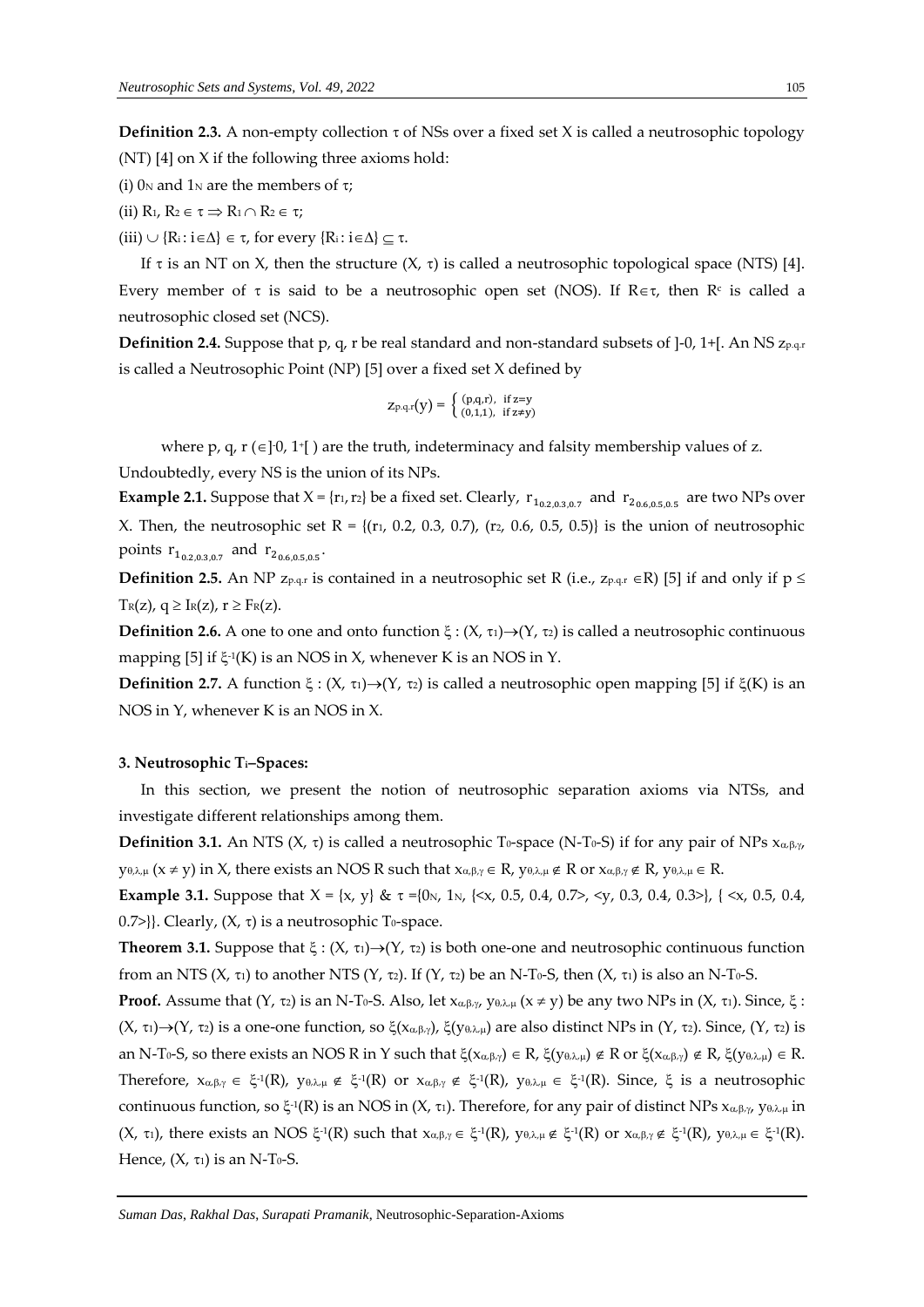Obviously, every neutrosophic  $T_1$ -space is also a neutrosophic  $T_0$ -space.

**Example 3.2.** Suppose that X = {x, y}. Let = {0N, 1N, {<x, 0.5, 0.5, 0.1>, <y, 0.7, 0.2, 0.3>}, { <x, 0.5, 0.5, 0.1> $\{ \langle v, 0.7, 0.2, 0.3 \rangle \}$  be an NT on X. Clearly,  $(X, \tau)$  is a neutrosophic T<sub>1</sub>-space.

**Theorem 3.2.** Assume that  $\xi$ :  $(X, \tau_1) \rightarrow (Y, \tau_2)$  be both one-one and neutrosophic continuous function from an NTS  $(X, \tau)$  to another NTS  $(Y, \tau)$ . If  $(Y, \tau)$  be an N-T<sub>1</sub>-S, then  $(X, \tau)$  is also an N-T<sub>1</sub>-S.

**Proof.** Let  $(Y, \tau_2)$  be an N-T<sub>1</sub>-S. Also, let  $x_{\alpha,\beta,\gamma}$ ,  $y_{\theta,\lambda,\mu}(x \neq y)$  be any two NPs in X. Since,  $\xi$ :  $(X, \tau_1) \rightarrow (Y, \tau_2)$ is a one-one function, so  $\xi(x_{\alpha,\beta,\gamma})$ ,  $\xi(y_{\theta,\lambda,\mu})$  are also distinct NPs in Y. Since,  $(Y, \tau_2)$  is an N-T<sub>1</sub>-S, so there exist two NOSs R, S in Y such that  $\xi(x_{\alpha,\beta,\gamma}) \in R$ ,  $\xi(x_{\alpha,\beta,\gamma}) \notin S$  or  $\xi(y_{\theta,\lambda,\mu}) \notin R$ ,  $\xi(y_{\theta,\lambda,\mu}) \in S$ . Therefore,  $x_{\alpha,\beta,\gamma}$  $\in \xi^{-1}(R)$ ,  $x_{\alpha,\beta,\gamma} \notin \xi^{-1}(S)$  or  $y_{\theta,\lambda,\mu} \notin \xi^{-1}(R)$ ,  $y_{\theta,\lambda,\mu} \in \xi^{-1}(S)$ . Since,  $\xi$  is a neutrosophic continuous function, both  $\xi$ <sup>-1</sup>(R),  $\xi$ <sup>-1</sup>(R) are NOSs in X. Therefore, for any pair of distinct NPs  $x_{\alpha,\beta,\gamma}$ , y $_{\theta,\lambda,\mu}$  in X, there exist two  $\text{NOSs} \; \xi^{-1}(\text{R})$ ,  $\xi^{-1}(\text{S})$  such that  $x_{\alpha,\beta,\gamma} \in \xi^{-1}(\text{R})$ ,  $x_{\alpha,\beta,\gamma} \notin \xi^{-1}(\text{S})$  or  $y_{\theta,\lambda,\mu} \notin \xi^{-1}(\text{R})$ ,  $y_{\theta,\lambda,\mu} \in \xi^{-1}(\text{S})$ . Hence,  $(X, \tau_1)$  is an N-T1-S.

**Theorem 3.3.** If an NTS  $(X, \tau)$  is an N-T<sub>1</sub>-S, then every NP in X is an NCS.

**Proof.** Suppose that  $(X, \tau)$  is an N-T<sub>1</sub>-S. Assume that  $x_{\alpha,\beta,\gamma}$  is an arbitrary NP in X. Now, we can take an NP  $y_{\theta,\lambda,\mu} \subseteq x_{\alpha,\beta,\gamma}$  ( $y \neq x$ ) in X. Since,  $(X, \tau)$  is an N-T<sub>1</sub>-S, so there exist two NOSs R and S such that  $x_{\alpha,\beta,\gamma} \in R$ ,  $x_{\alpha,\beta,\gamma} \notin S$  and  $y_{\theta,\lambda,\mu} \notin R$ ,  $y_{\theta,\lambda,\mu} \in S$ . Therefore,  $x_{\alpha,\beta,\gamma} = \bigcup_{y_{\theta,\lambda,\mu} \subseteq x_{\alpha,\beta,\gamma}} \{R, S : x_{\alpha,\beta,\gamma} \in R$ ,  $x_{\alpha,\beta,\gamma} \notin S$  and  $y_{\theta,\lambda,\mu}\notin R$ ,  $y_{\theta,\lambda,\mu}\in S$ }. Since,  $\cup_{y_{\theta,\lambda,\mu}\subseteq x^c_{\alpha,\beta,\gamma}}\{R,S:x^c_{\alpha,\beta,\gamma}\in R$ ,  $x^c_{\alpha,\beta,\gamma}\notin S$  and  $y_{\theta,\lambda,\mu}\notin R$ ,  $y_{\theta,\lambda,\mu}\in S\}$  is an NOS in X, so  $x<sup>c</sup>_{\alpha,\beta,\gamma}$  is an NOS in X. Hence,  $x_{\alpha,\beta,\gamma}$  is an NCS in X.

**Remark 3.1.** Assume that  $(X, \tau)$  is an NTS. Then, X is an N-T<sub>1</sub>-S if and only if  $x_{\alpha,\beta,\gamma} \in \bigcap \{N_d(R) : x_{\alpha,\beta,\gamma} \in \mathbb{R}^d\}$  $N_{cl}(R)$ .

**Definition 3.3.** An NTS  $(X, \tau)$  is said to be a neutrosophic T<sub>2</sub>-space (N-T<sub>2</sub>-S) or neutrosophic Hausdorff space if for any pair of NPs  $x_{\alpha,\beta,\gamma}$ ,  $y_{\theta,\lambda,\mu}$  ( $x \neq y$ ) in X, there exist two NOSs R and S such that  $x_{\alpha\beta\gamma} \in R$ ,  $x_{\alpha\beta\gamma} \notin S$  and  $y_{\theta\lambda\mu} \notin R$ ,  $y_{\theta\lambda\mu} \in S$  with  $R \subseteq S^c$ .

Obviously, every  $N-T_2-S$  is an  $N-T_1-S$ .

**Example 3.3.** Let  $X = \{x, y, z\}$  be a fixed set. Let  $\tau = \{0, 1, 1\}$ ,  $\{\ll x, 0.5, 0.4, 0.7\}$ ,  $\{\ll y, 0.3, 0.4, 0.3\}$ ,  $\{\ll x, 0.5, 0.4, 0.4\}$ 0.4, 0.7>, <z, 0.3, 0.5, 0.8>}, { <y, 0.3, 0.4, 0.3>, <z, 0.3, 0.5, 0.8>}, { <x, 0.5, 0.4, 0.7>} { <y, 0.3, 0.4, 0.3>}, { <z, 0.3,0.5,0.8>}} be an NT on X. Clearly,  $(X, \tau)$  is an N-T<sub>2</sub>-S.

**Remark 3.2.** In an N-T<sub>2</sub>-S  $(X, \tau)$ , every NOS is an NCS.

**Theorem 3.4.** Assume that  $\xi$  :  $(X, \tau_1) \rightarrow (Y, \tau_2)$  be both one-one and neutrosophic continuous function from an NTS (X,  $\tau$ ) to another NTS (Y,  $\tau$ 2). If (Y,  $\tau$ 2) is an N-T2-S, then (X,  $\tau$ ) is also an N-T2-S.

**Proof.** Since  $\xi$  is a neutrosophic continuous function, so inverse image of an NOS in  $(Y, \tau_2)$  is also an NOS in  $(X, \tau_1)$ . Also, it is known that, the complement of NOS is NCS in an NTS. Here, since  $(Y, \tau_2)$  is an N-T<sub>2</sub>-S, so every NOS in  $(Y, \tau_2)$  is also an NCS in  $(Y, \tau_2)$ .

Now,  $\xi$  is a neutrosophic continuous function

 $\Rightarrow \xi(X) = Y$  is an NOS in  $\tau_2$ .

 $\Rightarrow \xi^{-1}(Y) = X$  is an NOS in  $\tau_1$ .

Therefore,  $(Y, \tau_2)$  is an N-T2-S  $\Rightarrow (\xi_1(Y), \tau_1)$  is an N-T2-S. Hence,  $(X, \tau_1)$  is an N-T2-S.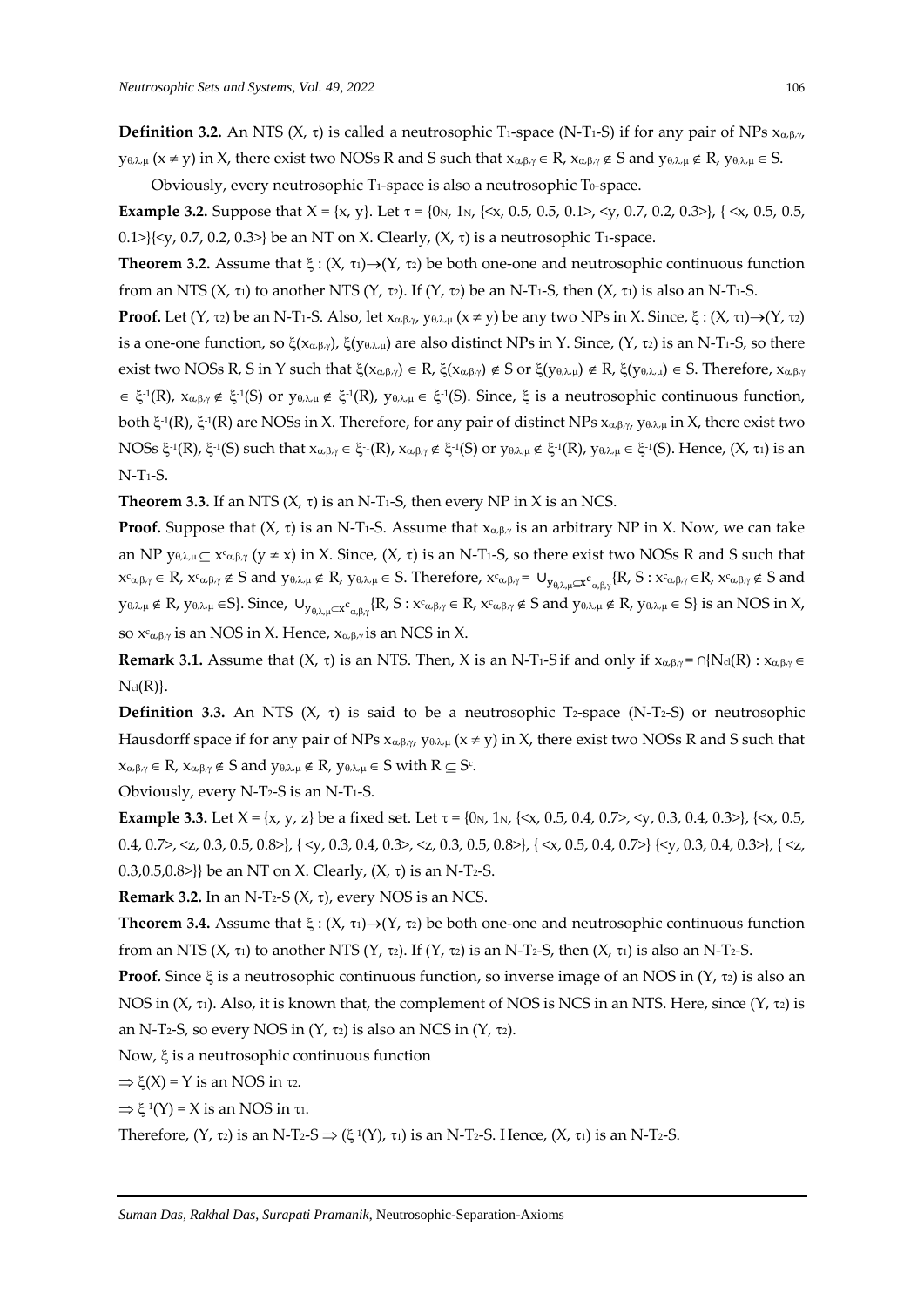**Theorem 3.5.** Assume that  $(X, \tau)$  is an N-T<sub>1</sub>-S with the condition that complement of each NOS is also an NOS, then  $(X, \tau)$  is an N-T<sub>2</sub>-S.

**Proof.** Assume that  $(X, \tau)$  is an N-T<sub>1</sub>-S with the condition that complement of each NOS is also an NOS. That is for N, an NOS in  $(X, \tau)$ ,  $N^c = N$  (1)

Suppose that N is an NOS in (X, τ). Therefore, N<sup>c</sup> is an NCS in (X, τ). Again, by equation (1), N<sup>c</sup> is an NOS in  $(X, \tau)$ . So, N<sup>c</sup>= N. Again (N<sup>c</sup>)<sup>c</sup>= N<sup>c</sup> = N. Therefore, every NCS in  $(X, \tau)$  is both NOS and NCS in  $(X, \tau)$ . Hence, by the Remark 3.2,  $(X, \tau)$  is an N-T<sub>2</sub>-S.

**Definition 3.4.** Assume that  $(X, \tau)$  is an NTS. Then, X is called a neutrosophic regular-space if for any NP  $x_{\alpha,\beta,\gamma}$ in X, and NCS Q with  $x_{\alpha,\beta,\gamma} \in Q^c$ , there exist two NOSs R and S such that  $x_{\alpha,\beta,\gamma} \in R$ , Q  $\subseteq$  S and R  $\subseteq$  S<sup>c</sup>.

**Example 3.4.** A zero-dimensional space (every finite open cover of the NT space has a refinement that is a finite open cover such that any NP point in the space is contained in exactly one NOS of this refinement.) with respect to the small inductive dimension has a base consisting of cl-open (NCS and NOS) sets. Every such space is neutrosophic regular-space.

**Definition 3.5.** An NTS  $(X, \tau)$  is said to be a neutrosophic T<sub>3</sub>-space (N-T<sub>3</sub>-S) if it is an N-T<sub>1</sub>-S and a neutrosophic regular space.

Obviously, every N-T3-S is an N-T2-S.

**Example 3.5.** The neutrosophic discrete topological space  $(X, \tau)$  is a neutrosophic regular-space as well as N-T<sub>1</sub>-S. Therefore,  $(X, \tau)$  is an N-T<sub>3</sub>-S.

**Theorem 3.6.** For any NTS  $(X, \tau)$ , the following results are equivalent:

(i) X is a neutrosophic regular-space.

(ii) For any NP  $x_{\alpha,\beta,\gamma}$  and any NOS R containing  $x_{\alpha,\beta,\gamma}$ , there exists an NOS S such that  $x_{\alpha,\beta,\gamma} \in S \subseteq$  $N_{cl}(S) \subseteq R$ .

**Proof.** (i) $\Rightarrow$ (ii)

Suppose that  $(X, \tau)$  iss a neutrosophic regular-space. So, for any NP  $x_{\alpha\beta\gamma}$  in X, and an NCS Q with  $x_{\alpha,\beta,\gamma} \in Q^c$ , there exist two NOSs S and P such that  $x_{\alpha,\beta,\gamma} \in S$ ,  $Q \subseteq P$  and  $S \subseteq P^c$ .

Again, since  $R<sup>c</sup>$  is an NCS so there exists an NCS H (say) such that  $S \subseteq H$  and so  $N<sub>cl</sub>(S) \subseteq H$ .

Again, for an NCS H there exists an NOS R such that  $H \subseteq R$ . Therefore,  $x_{\alpha,\beta,\gamma} \in S \subseteq N_{cl}(S) \subseteq H \subseteq R$ . This implies that,  $x_{\alpha,\beta,\gamma} \in S \subseteq N_{cl}(S) \subseteq R$ . Hence proved.

 $(ii) \Rightarrow (i)$ 

The result is obvious for the neutrosophic regular space.

**Definition 3.6.** An NTS  $(X, \tau)$  is said to be a neutrosophic normal-space if for any pair of NCSs G and H with G  $\subseteq$  H¢ in X, there exist two NOSs R and S in X such that G  $\subseteq$  R, H  $\subseteq$  S and R  $\subseteq$  S¢.

**Example 3.6.** Let  $X = \{x, y\}$  be a fixed set. Let  $\tau = \{0, y, 1, z\}$ ,  $\{x, 0.6, 0.4, 0.1, z\}$ ,  $\{y, 0.7, 0.4, 0.3, z\}$ ,  $\{x, 0.6, 0.4, 0.4, 0.3, z\}$ 0.1>},  $\{ \langle v, 0.7, 0.4, 0.3 \rangle \}$ . Consider the closed set =  $\{0v, 1v, \{ \langle x, 0.4, 0.6, 0.9 \rangle, \langle v, 0.3, 0.6, 0.7 \rangle \}$ ,  $\{ \langle x, 0.4, 0.4, 0.4 \rangle \}$ 0.6, 0.9>}}. Clearly,  $(X, \tau)$  is a neutrosophic normal-space.

**Definition 3.7.** An NTS  $(X, \tau)$  is said to be a neutrosophic T<sub>4</sub>-space (N-T<sub>4</sub>-S) if it is both N-T<sub>1</sub>-S and neutrosophic-normal-space.

Obviously, every N-T4-S is also an N-T1-S.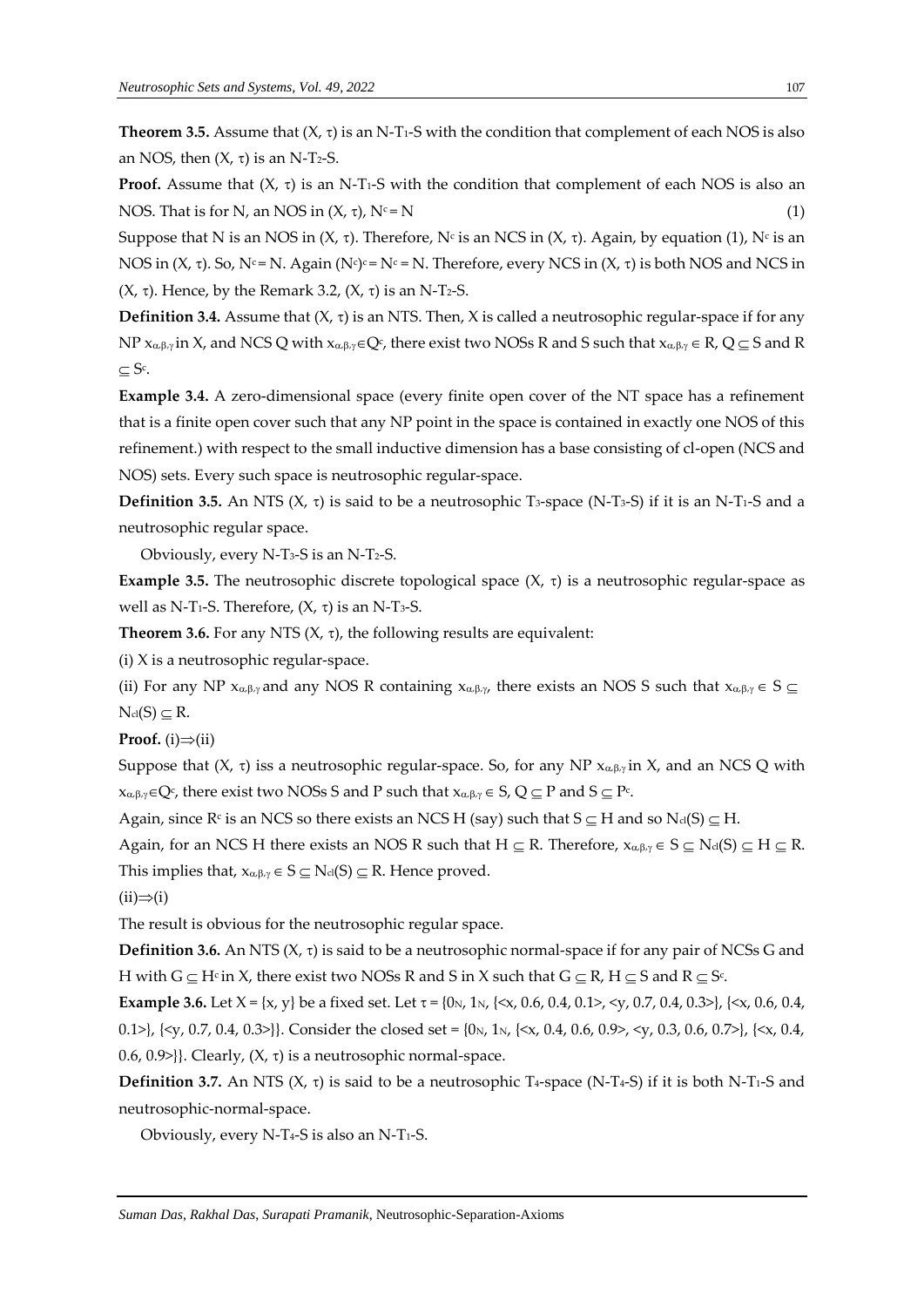**Example 3.7.** To show the real-life example of separation axioms via NTS, we consider three department, namely, Mathematics =  $x$ , Physics =  $y$ , Chemistry =  $z$  of Tripura University. Based on different activities and departmental work, NAAC provides a degree of members as a neutrosophic set as given below:

 $\{\langle x, 0.6, 0.3, 0.1 \rangle, \langle y, 0.7, 0.1, 0.3 \rangle, \langle z, 0.5, 0.3, 0.4 \rangle\}$ . To analyze the comparison of different developmental work as well as future decision-making, we may consider different neutrosophic topological properties. Here,  $X = \{x, y, z\}$ , and consider the following NSs

 $A_1 = \{ \langle x, 0.6, 0.3, 0.1 \rangle \}$ 

 $A_2 = \{ \langle v, 0.7, 0.1, 0.3 \rangle \}$ 

 $A_3 = \langle z, 0.5, 0.3, 0.4 \rangle$ .

 $A_4 = \{ \langle z, 0.5, 0.3, 0.4 \rangle, \langle y, 0.7, 0.1, 0.3 \rangle \}$ 

A<sub>5</sub> =  $\{ >,  $>}$$ 

A6= {<x, 0.6, 0.3, 0.1>, <y, 0.7, 0.1, 0.3>}

We consider,  $\tau = \{0 \text{N}, 1 \text{N}, A_1, A_2, A_3, A_4, A_5, A_6\}$ . Clearly, we can say that  $(X, \tau)$  is a neutrosophic topological space, and it is an N-T2-S.

**Theorem 3.7.** For any NTS  $(X, \tau)$ , the following results are equivalent:

(i) X is a neutrosophic normal-space.

(ii) For every NCS K and NOS U with  $K \subset U$ , there exists an NOS V such that  $K \subset V \subset N_{cl}(V) \subset U$ . **Proof.** (i) $\Rightarrow$ (ii)

Assume that *X* is a normal-space neutrosophic. As a result, according to the concept of neutrosophic normal-space, there exist two NOSs U and V in X for any two NCSs K and H with  $K \subseteq H^c$  in X, such that  $K \subseteq U$ ,  $H \subseteq V$ , and  $U \subseteq V^c$ .

For every NCS K and H with  $K \subseteq H^c$ , we have  $K \subseteq H^c \Rightarrow K \cap H = \emptyset$  (for any NCS K and H with  $K \subseteq H^c$ ).

Consider the NOS U that contains K and V that contains H, i.e.,  $K\subseteq U$  and  $H\subseteq V$ . There are two NOS P and Q that are UP and VQ, where P and Q may or may not be disjoint NOS.

In terms of the first part, we have K⊆U and  $\overline{U} \subseteq P \Rightarrow K \subseteq U \subseteq \overline{U} \subseteq P$ .

Assuming that U=V and P=U are both NOS, we obtain the following result.

 $(ii) \Rightarrow (i)$ 

There exists an NOS V such that  $K \subseteq V \subseteq N_{cl}(V) \subseteq U$  for any NCS K and NOS U with  $K \subseteq U$ . Now, it is necessary to demonstrate that X is a neutrosophic normal-space.

There are two NOSs U and V for any two NCSs K and H with K $\subseteq$ H $\varsigma$ , such that K $\subseteq$ U, H $\subseteq$ V as  $K \cap H = \emptyset$ .

As a result, any two NCSs K and H with  $K \subseteq H^c$  in X have two NOSs U and V, and we have  $K \subseteq U$ ,  $H \subseteq V$ , and  $U \subseteq V^c$ . As a result, X is a normal-space neutrosophic.

#### **4. Conclusions:**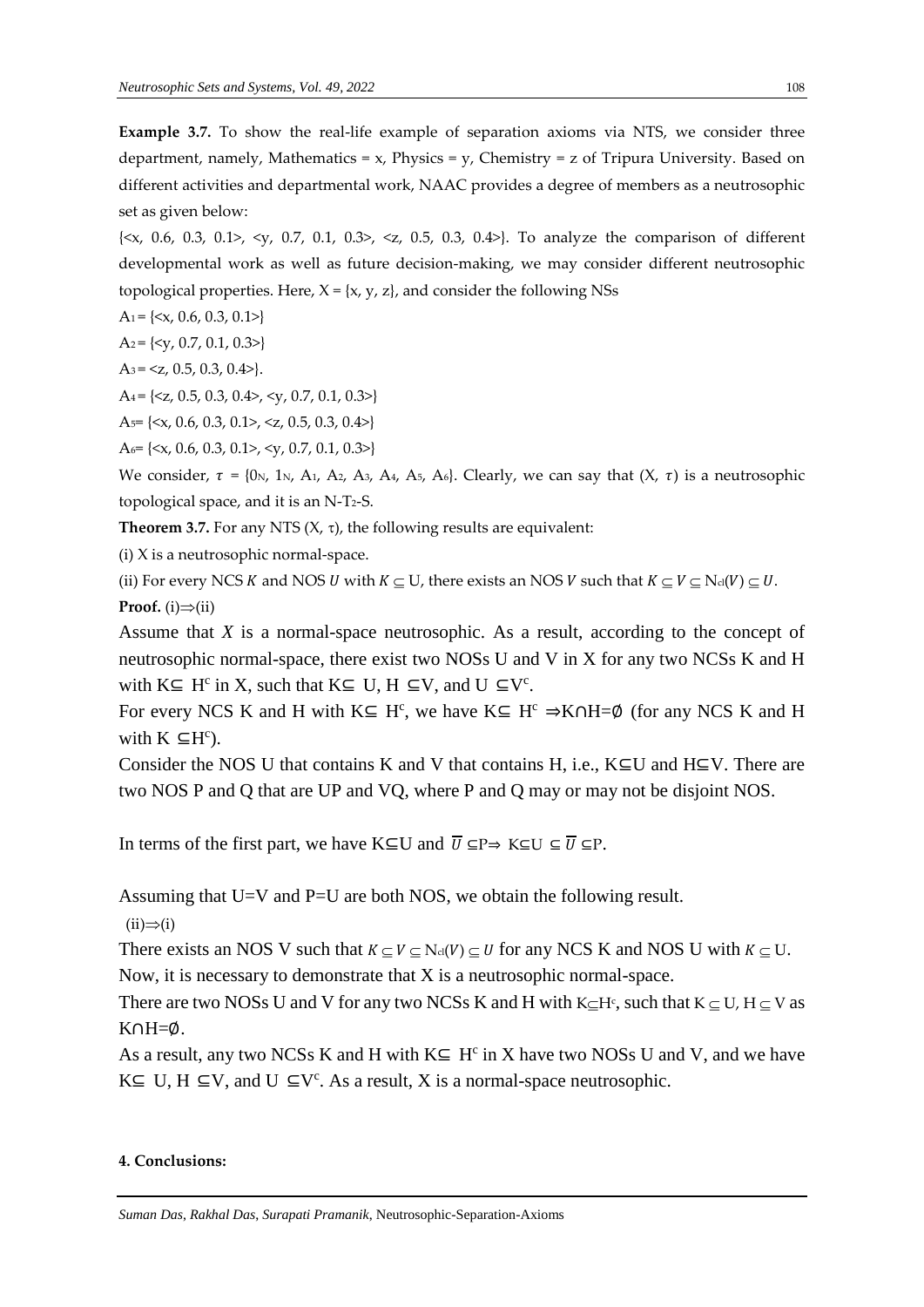In this study, we introduce the notion of neutrosophic T<sub>i</sub>-spaces ( $i = 0, 1, 2, 3, 4$ ) via NTS, and study their different properties. By defining neutrosophic  $T_i$ -spaces (i = 0, 1, 2, 3, 4), we prove some interesting results on neutrosophic separation axioms via NTSs. Further, we hope that, many new investigations can be done in the future based on the developed notions of neutrosophic separation axioms via NTSs. The notion of neutrosophic Ti-spaces (i = 0, 1, 2, 3, 4) can also be used for introducing the pairwise separation axioms under the neutrosophic bi-topological space. We further hope that the proposed theories can be explored in pentapartitioned neutrosophic set [17] environment.

**Conflict of interest:** The authors declare that they have no conflict of interest.

**Authors' Contribution:** All the authors have equally contributed for the preparation of this article.

#### **References**

- [1] Smarandache, F. (1998). *A unifying field in logics, neutrosophy: neutrosophic probability, set and logic*. Rehoboth: American Research Press.
- [2] Zadeh, L.A. (1965). Fuzzy sets. *Information and Control*, *8*(3), 338-353.
- [3] Atanassov, K. (1986). Intuitionistic fuzzy sets. *Fuzzy Sets and Systems*, 20, 87-96.
- [4] Salama, A.A., & Alblowi, S.A. (2012). Neutrosophic set and neutrosophic topological space. *ISOR Journal of Mathematics*, *3*(4), 31-35.
- [5] Arokiarani, I., Dhavaseelan, R., Jafari, S., & Parimala, M. (2017). On some new notations and functions in neutrosophic topological spaces. *Neutrosophic Sets and Systems*, *16*, 16-19.
- [6] Al-Nafee, A.B., Al-Hamido, R.K., & Smarandache, F. (2019). Separation axioms in neutrosophic crisp topological spaces. *Neutrosophic Sets and Systems*, *25*, 25-32.
- [7] Das, S., & Pramanik, S. (2020). Generalized neutrosophic b-open sets in neutrosophic topological space. *Neutrosophic Sets and Systems*, *35*, 522-530.
- [8] Das, S., & Pramanik, S. (2020). Neutrosophic Φ-open sets and neutrosophic Φ-continuous functions. *Neutrosophic Sets and Systems, 38*, 355-367.
- [9] Maji, P.K. (2013). Neutrosophic soft set. *Annals of Fuzzy Mathematics and Informatics*, *5*, 157-168.
- [10]Bera, T., & Mahapatra N.K. (2017). Introduction to neutrosophic soft topological space. *Opsearch, 54*, 841-867.
- [11]Das, S., & Pramanik, S. (2020). Neutrosophic simply soft open set in neutrosophic soft topological space. *Neutrosophic Sets and Systems*, *38*, 235-243.
- [12]Gunuuz Aras, C., Ozturk, T.Y., Bayramov, S. (2019). Separation axioms on neutrosophic soft topological space. *Turkish Journal of Mathematics*, *43*, 498-510.